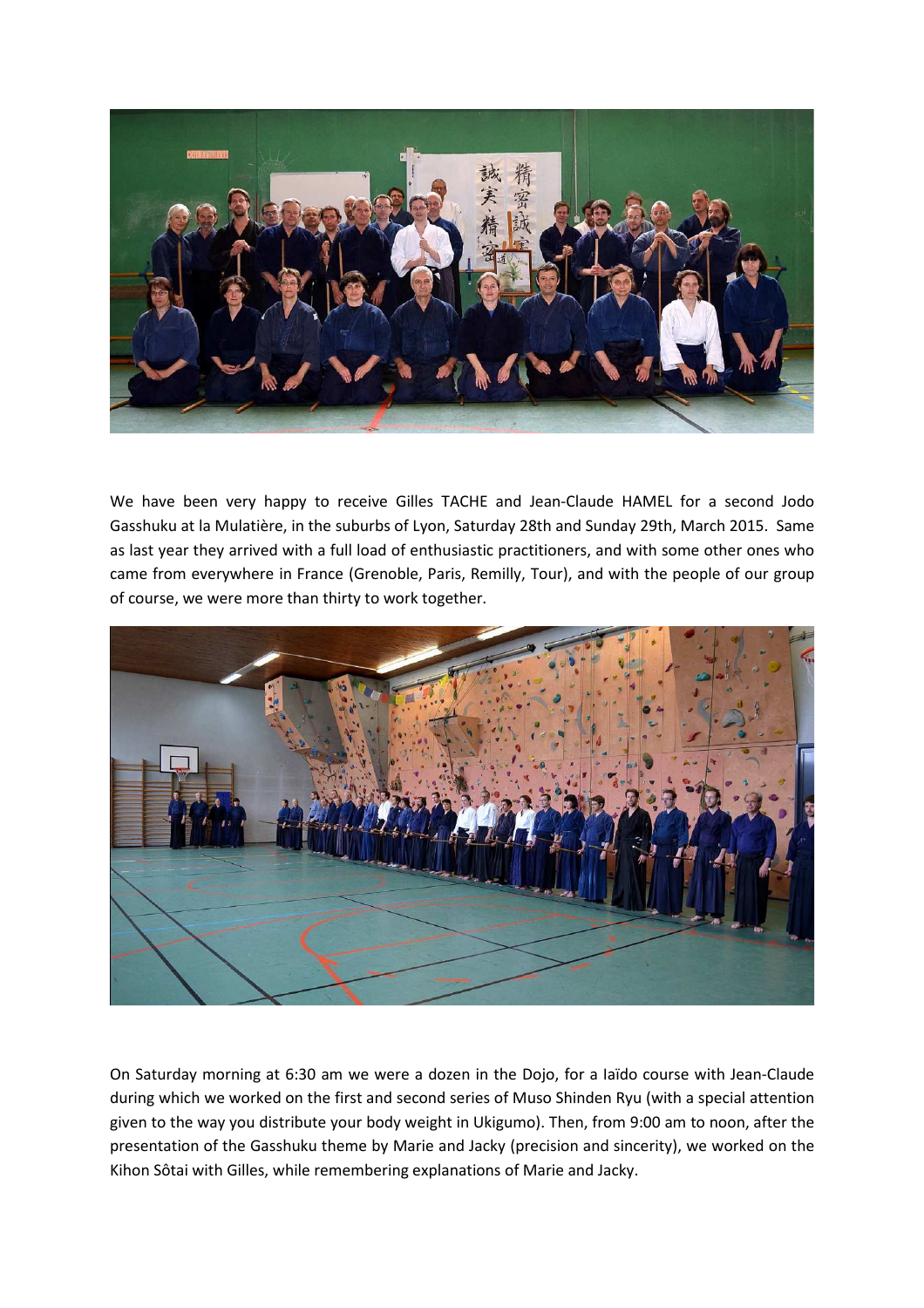After a lunch together (a picnic prepared by the Jodo section, eaten outside, we have been lucky with the weather!), there has been another training session up to 6:30 pm. Gilles showed us the Omote Kihon, which will allow us to work on the main difficulties of this serie, then, except for a few practitioners still in the Kihons, everybody practiced Omote waza.

On the evening everybody shared a meal at Yves and Nathalie's home. Eliane had done the cooking, for the people of the south of France (and the others!) to discover some specialities of Lyon : hot sausage, sweet white cheese with mixed herbs, lentils salad. And as everybody had brought (as asked) a starter, a dessert or something to drink….well, it was a very good evening!



see for yourself…..



Despite this good (and quite late) evening, and above all despite the time change just this night (which made us all lose one full hour of sleep!), we were 18 the next morning, still at 6:30 am, for a Kenjutsu course with Gilles, during which we mostly worked Uke-Kaeshi and Kiriage. Then everybody was together at 9:00 am for the Kihon Tandoku practice, and after that, the practitioners were